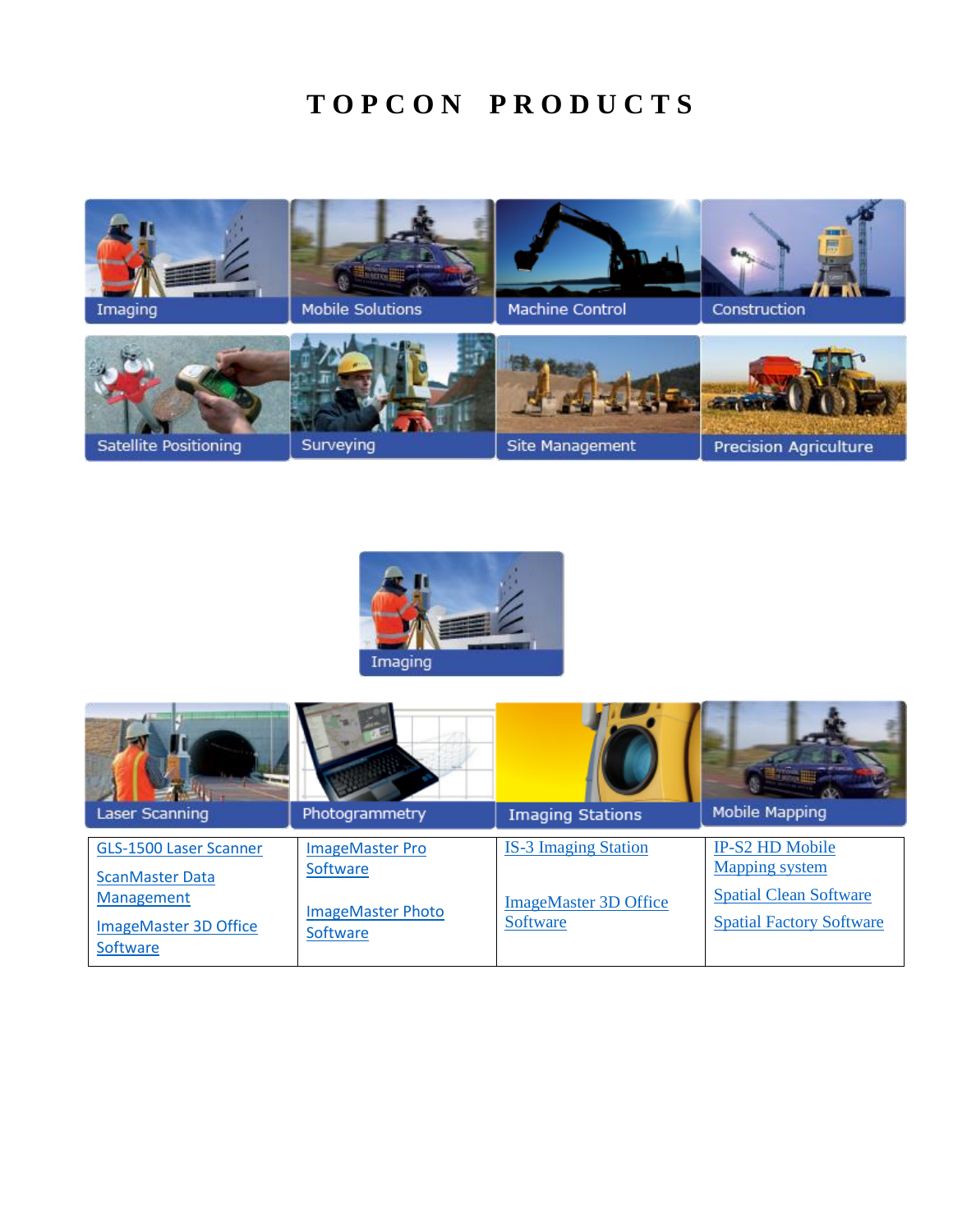

|                   | <b>TOPCON</b>                                                                                                                                                  |                                                                                                                                                                                                                     |          |
|-------------------|----------------------------------------------------------------------------------------------------------------------------------------------------------------|---------------------------------------------------------------------------------------------------------------------------------------------------------------------------------------------------------------------|----------|
| <b>OEM Boards</b> | <b>Mobile Mapping</b>                                                                                                                                          | GIS & Mobile Computing                                                                                                                                                                                              | Software |
|                   | IP-S2 Compact+ Mobile<br><b>Mapping System</b><br><b>IP-S2 HD Mobile Mapping</b><br>system<br><b>Spatial Clean Software</b><br><b>Spatial Factory Software</b> | <b>Tesla RTK GNSS</b><br><b>Handheld Receiver</b><br>Tesla<br><b>GRS-1 GNSS Receiver</b><br>FC-2600 Field Controller<br><b>FC-250 Field Controller</b><br><b>FC-25A Field Controller</b><br>FC-336 Field Controller | TopNET+  |



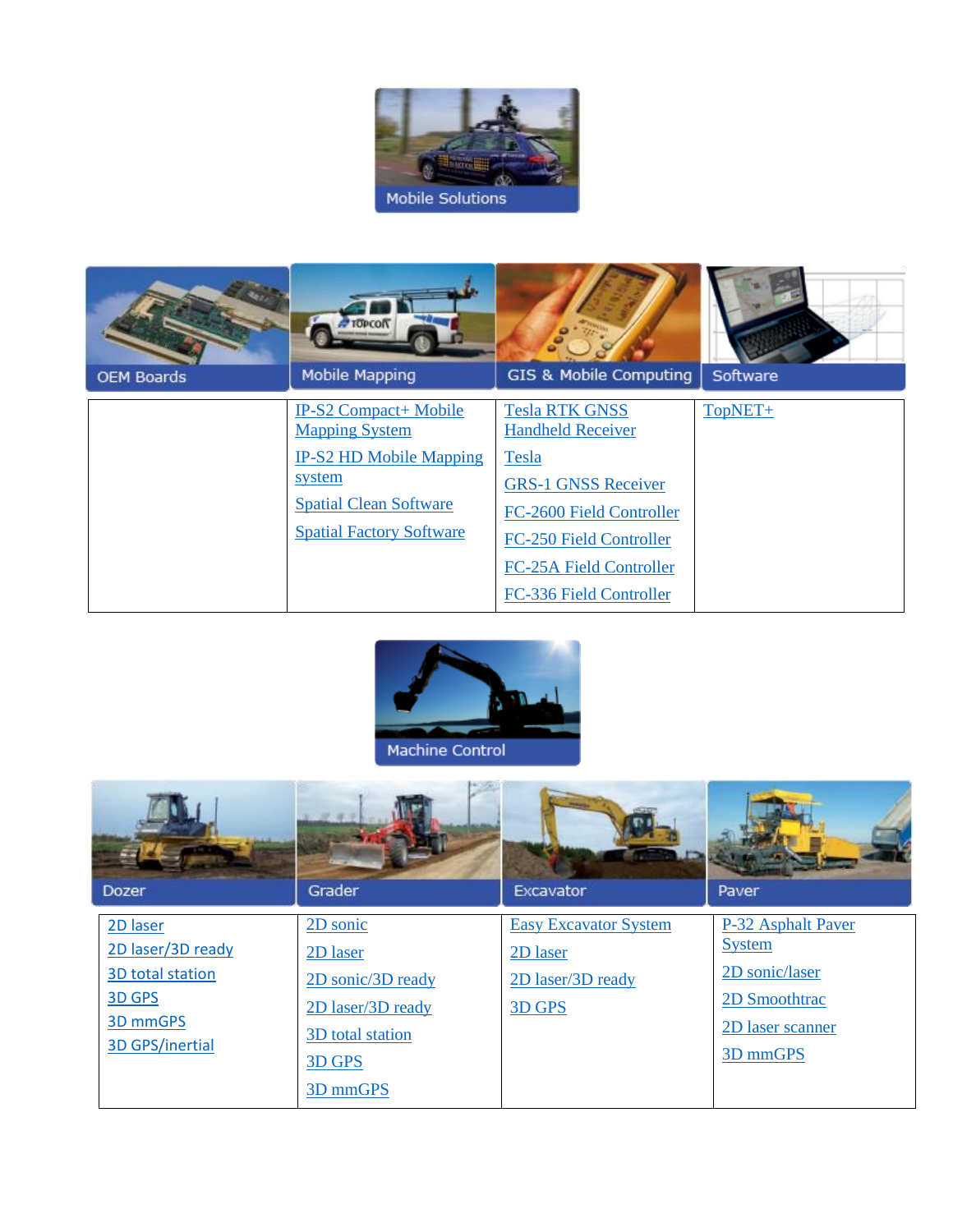| Wheel Loader | Asset Management                                                                                             | <b>PE-DIAN</b><br>Grade Management              | Site Management                                                                                                                                                                                                                                                        |
|--------------|--------------------------------------------------------------------------------------------------------------|-------------------------------------------------|------------------------------------------------------------------------------------------------------------------------------------------------------------------------------------------------------------------------------------------------------------------------|
| 3D GPS       | <b>Telematics Tierra AM-25</b><br><b>Telematics Advanced Tier</b><br>ra $AM-50$<br><b>Immobilizer TIU-10</b> | <b>Grade Management Soft</b><br>ware: Pocket 3D | sitelink3D Advanced Site<br><b>Management Solution</b><br><b>Basic Site Communication</b><br>Platform: sitelink<br><b>DynaRoad</b> - Production<br><b>Management Software</b><br>File management: 3D<br>Office<br><b>Asphalt Quality</b><br><b>Management: Pavelog</b> |



| <b>Exterior Lasers</b>                                                                                                                    | <b>Slope Lasers</b>                            | <b>Pipe Lasers</b>                                                                               | <b>Sensors</b>                                                                                                                                                      |
|-------------------------------------------------------------------------------------------------------------------------------------------|------------------------------------------------|--------------------------------------------------------------------------------------------------|---------------------------------------------------------------------------------------------------------------------------------------------------------------------|
| <b>RL-H4C Construction laser</b><br><b>RL-SV2S Multi-task</b><br>rotating laser<br><b>RL-VH4DR Multi Purpose</b><br><b>Rotating Laser</b> | RL-200 1S / 2S single and<br>dual Slope Lasers | <b>TP-L4A Red Beam</b><br><b>TP-L4B Red Beam</b><br><b>TP-L4G GreenBeam</b><br>TP-L4BG GreenBeam | LS-B110/110W Machine<br><b>Control Laser Receiver</b><br>LS-B100 Machine Control<br><b>Laser Receiver</b><br>LS-B10/10W Hand Receiver<br><b>LS-80 Hand Receiver</b> |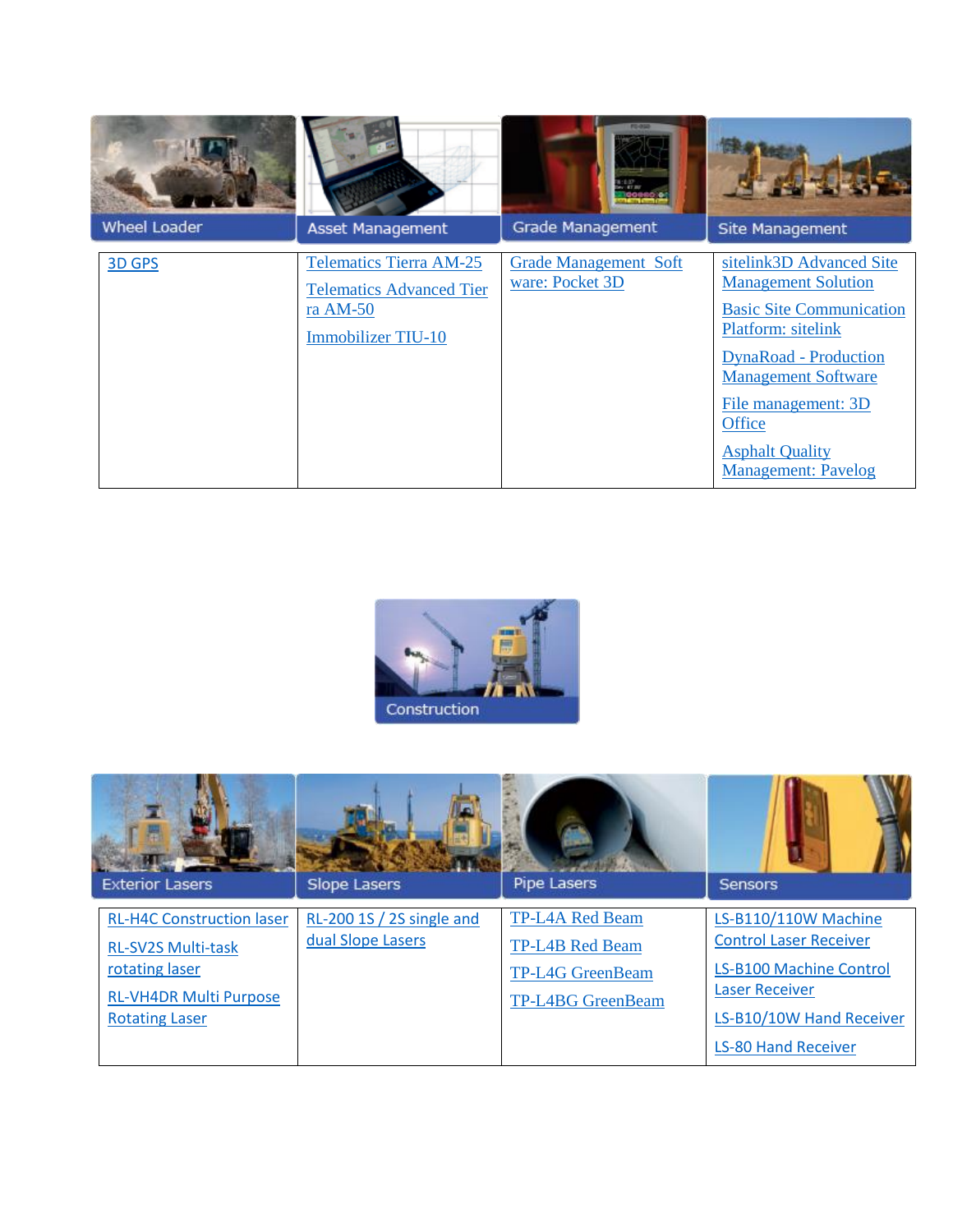| <b>Interior Laser</b>                                                           | Line / Cross                 | <b>BEEC</b><br>Setting Out                                                                                                                              | Levels                                                                       |
|---------------------------------------------------------------------------------|------------------------------|---------------------------------------------------------------------------------------------------------------------------------------------------------|------------------------------------------------------------------------------|
| <b>RL-VH4DR Multi</b><br><b>Purpose Rotating Laser</b><br>LC-2 Cross Line Laser | <b>LC-2 Cross Line Laser</b> | Layout Field Controller<br>Software<br><b>GTS-100N Entry Level</b><br><b>Total Station</b><br><b>FC-25A Field Controller</b><br>FC-336 Field Controller | <b>AT-B Auto Level Series</b><br><b>DL-500 Electronic Digital</b><br>Level S |



|                                | $\overline{\text{CP}}$ 63 |                            |                    |
|--------------------------------|---------------------------|----------------------------|--------------------|
| <b>GNSS Receivers</b>          | Antennas                  | <b>Field Controllers</b>   | Software           |
| <b>HiPer V</b>                 | $CR-G5$                   | FC-336 Field Controller    | <b>Topcon Link</b> |
| <b>HiPer SR</b>                | $PG-S1$                   | <b>Tesla RTK GNSS</b>      | TopNET+            |
| $GR-5$                         | $G3-A1$                   | <b>Handheld Receiver</b>   |                    |
| <b>Tesla RTK GNSS</b>          | $MG-A5$                   | Tesla                      |                    |
| <b>Handheld Receiver</b>       | $MG-A2$                   | <b>GRS-1 GNSS Receiver</b> |                    |
| HiPer II                       | $MG-A1$                   | FC-2600 Field Controller   |                    |
| NET-G3A                        |                           | FC-250 Field Controller    |                    |
| $GB-3$                         |                           | FC-25A Field Controller    |                    |
| Tesla                          |                           |                            |                    |
| <b>GRS-1 GNSS Receiver</b>     |                           |                            |                    |
| FC-336 Field Controller        |                           |                            |                    |
| <b>FC-25A Field Controller</b> |                           |                            |                    |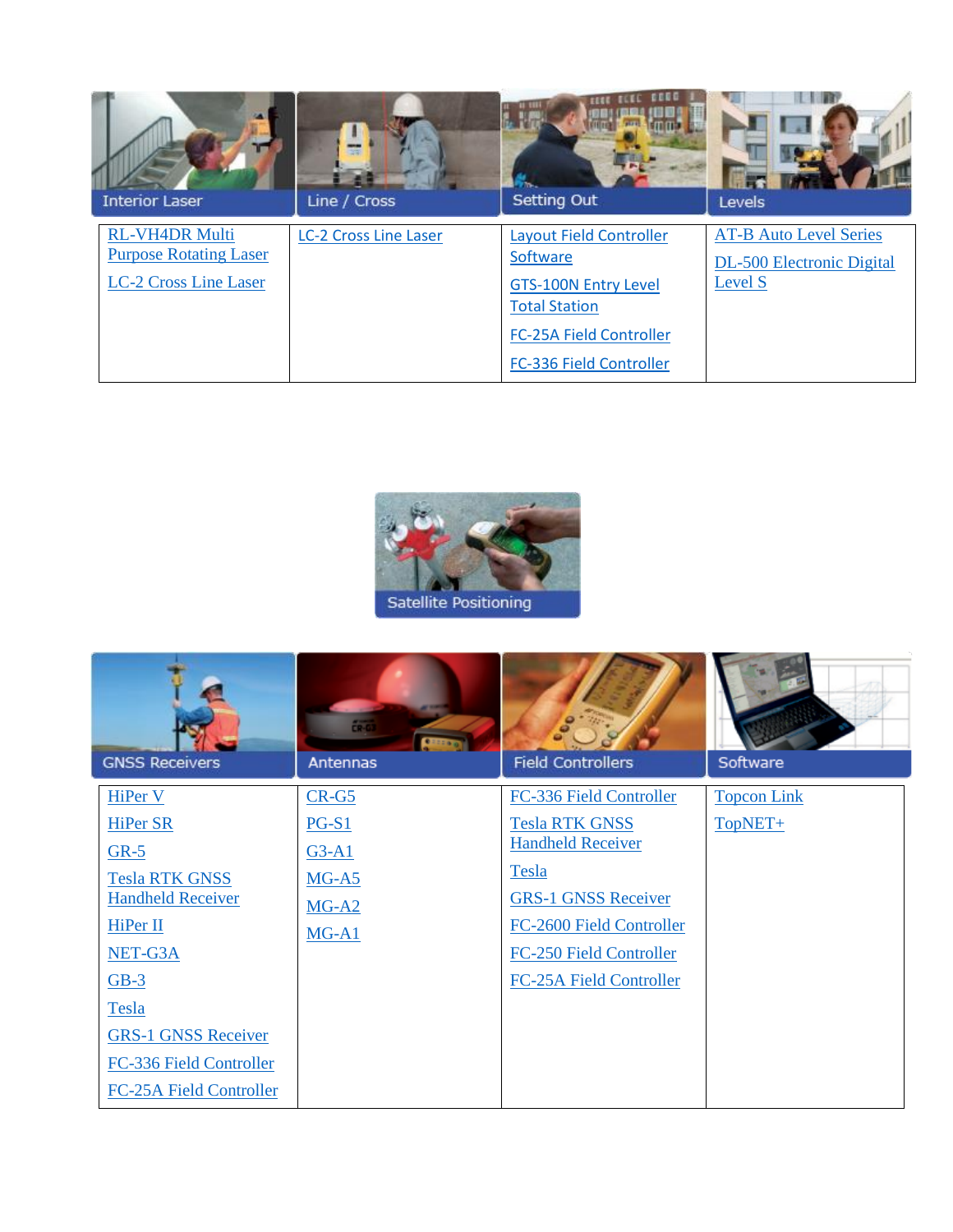| <b>Mobile Solutions</b>                                                                                                                                                                                                        | <b>OEM Boards</b>                                                                                                                                                                                                                                                                                                                                                                                  | <b>Networks</b> | <b>GIS</b>                                                                                                                                                                                   |
|--------------------------------------------------------------------------------------------------------------------------------------------------------------------------------------------------------------------------------|----------------------------------------------------------------------------------------------------------------------------------------------------------------------------------------------------------------------------------------------------------------------------------------------------------------------------------------------------------------------------------------------------|-----------------|----------------------------------------------------------------------------------------------------------------------------------------------------------------------------------------------|
| <b>IP-S2 Compact+ Mobile</b><br><b>Mapping System</b><br><b>IP-S2 Compact+ Mobile</b><br><b>Mapping System</b><br>IP-S2 HD Mobile<br><b>Mapping system</b><br><b>Spatial Clean Software</b><br><b>Spatial Factory Software</b> | <b>GRS-1 Original equipment</b><br>manufacturers board<br><b>OEM-1 Original</b><br>equipment manufacturers<br>board<br>G3 160T GNSS - Original<br><b>Equipment Manufacturers</b><br><b>Board</b><br>Euro 160T Dual<br><b>Frequency Original</b><br><b>Equipment Manufacturers</b><br><b>Board</b><br>Euro 112T Dual<br><b>Frequency Original</b><br><b>Equipment Manufacturers</b><br><b>Board</b> |                 | <b>Tesla RTK GNSS Handheld</b><br><b>Receiver</b><br><b>Tesla RTK GNSS Handheld</b><br>Receiver<br><b>GRS-1 GNSS Receiver</b><br>FC-25A Field Controller<br>FC-336 Field Controller<br>Tesla |



| Œ<br><b>Total Stations</b>     | <b>Theodolites</b> | <b>GNSS</b>      | Software                               |
|--------------------------------|--------------------|------------------|----------------------------------------|
| PS<br>RoboticT                 | DT-200 Series      | <b>Receivers</b> | <b>Office SoftwareT</b>                |
| <b>Series Robotic Total</b>    |                    | <b>HiPer V</b>   | <b>MAGNET Office Tools</b>             |
| <b>Station</b>                 |                    |                  |                                        |
| <b>DS Series Robotic Total</b> |                    | <b>HiPer SR</b>  | <b>SurveyMaster Office</b><br>Software |
| <b>Station</b>                 |                    | GR-5             |                                        |
| <b>IS-3 Imaging Station</b>    |                    |                  | <b>Topcon Link</b>                     |
|                                |                    |                  |                                        |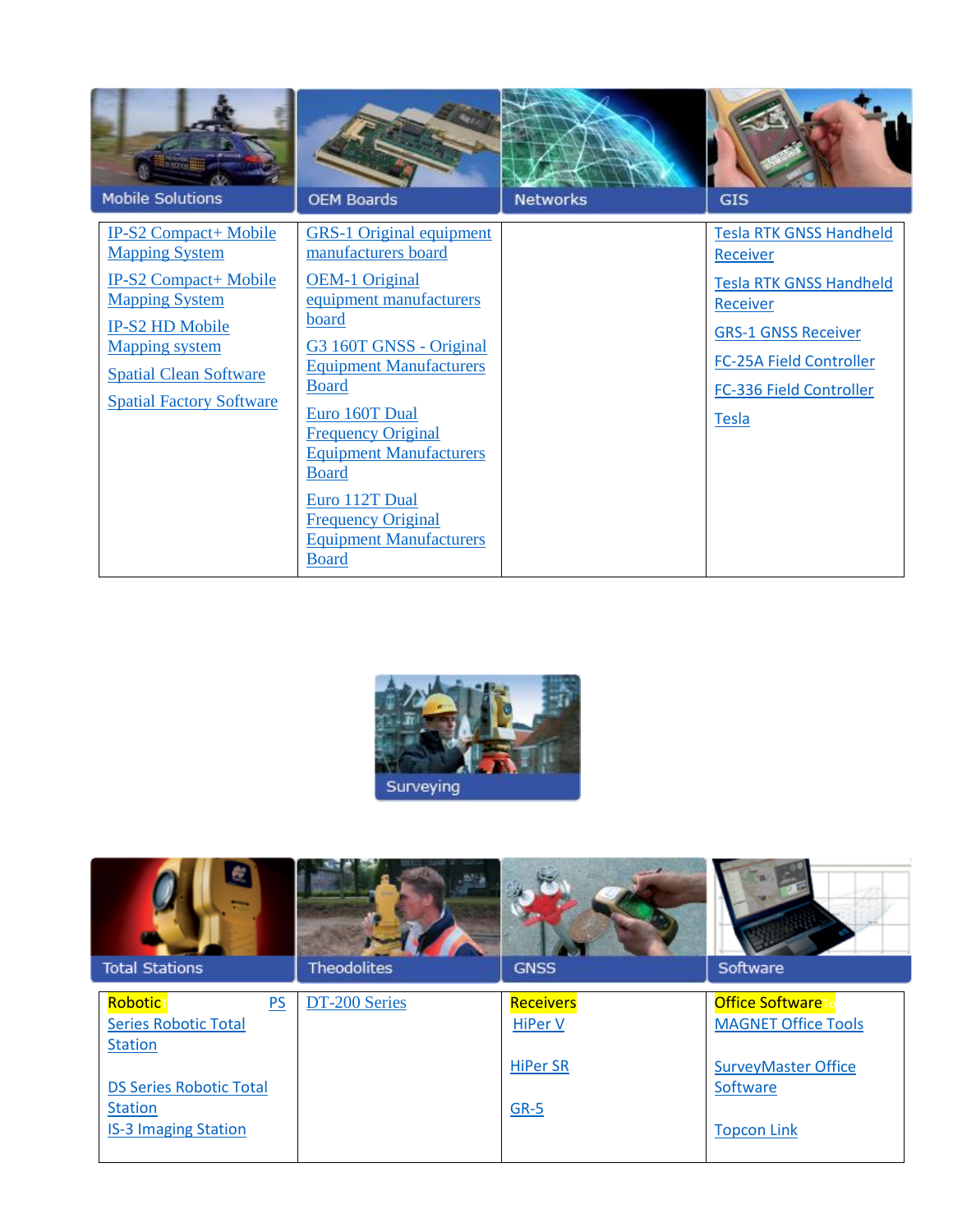| MS AX Ultra-high                                                   | <b>Tesla RTK GNSS Handheld</b>                        | <b>ScanMaster Data</b>                         |
|--------------------------------------------------------------------|-------------------------------------------------------|------------------------------------------------|
| <b>Precision Total Station</b>                                     | Receiver                                              | <b>Management</b>                              |
| <b>Imaging<sub>Th</sub></b><br><b>IS-3 Imaging Station</b>         | HiPer II<br>NET-G3A                                   | <b>ImageMaster 3D Office</b><br>Software       |
| Survey-<br><b>EngineeringConstruction</b><br><b>OS Series</b>      | $GB-3$                                                | <b>Field SoftwareTo</b><br><b>MAGNET Field</b> |
| <b>DS Series Robotic Total</b><br><b>Station</b>                   | <b>Tesla</b>                                          | <b>Grade Management</b><br>Software: Pocket 3D |
| Survey -                                                           | <b>GRS-1 GNSS Receiver</b><br>FC-336 Field Controller | <b>Layout Field Controller</b><br>Software     |
| <b>Construction</b> Construction<br><b>DS Series Robotic Total</b> | <b>FC-25A Field Controller</b>                        |                                                |
| <b>Station</b>                                                     | <b>Antennasto</b> make<br>$CR-G5$                     |                                                |
| <b>ES Series Reflectorless</b><br><b>Total Station</b>             | $PG-S1$                                               |                                                |
| <b>GTS-100N Entry Level</b><br><b>Total Station</b>                | $MG-AS$                                               |                                                |
| <b>Layout Field Controller</b><br>Software                         | $MG-A2$                                               |                                                |
|                                                                    | $MG-A1$<br><b>HandheldsTop</b>                        |                                                |
|                                                                    | <b>Tesla RTK GNSS Handheld</b><br><b>Receiver</b>     |                                                |
|                                                                    | <b>Tesla</b>                                          |                                                |
|                                                                    | <b>GRS-1 GNSS Receiver</b>                            |                                                |
|                                                                    | <b>FC-25A Field Controller</b>                        |                                                |
|                                                                    | FC-336 Field Controller                               |                                                |